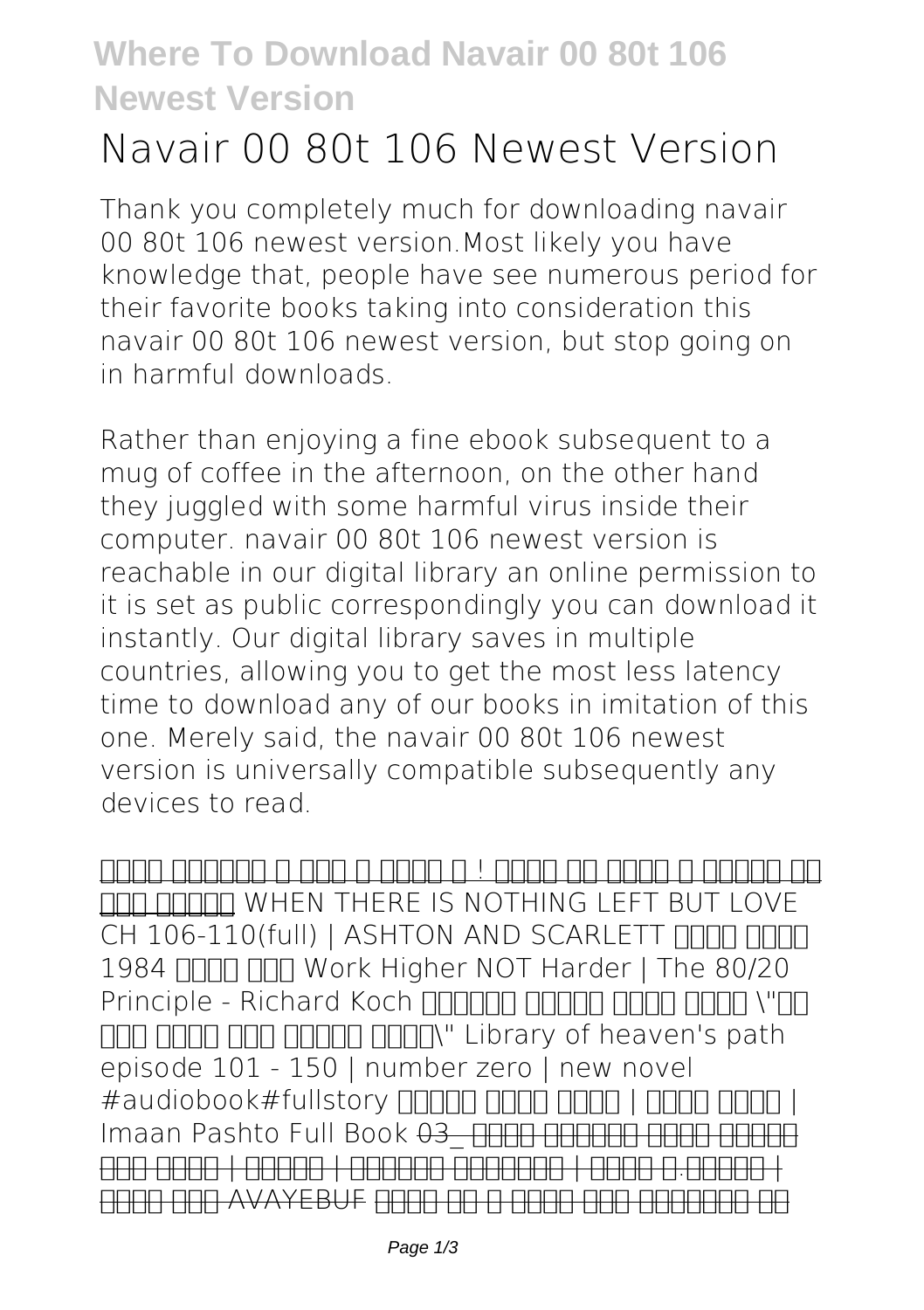## **Where To Download Navair 00 80t 106 Newest Version**

Nova) موس تمسق)زمیات کرویوین شورفرپ پاتکــ RB104∏ - Fully Automatic Exercise Book Machine 04 | تشکیر | تشکرو | تشکیل نیمز این باتک باتک باتک باتک AVAYEBUFBUF فوب یاوآ | ماهرپ.ح شیوگ | زنیکواد **هچین ملهلیو شیردیرف رثا ناسنا تسا نیا یتوص باتک بیسح هراب رد شیاه ینتفگ و دیعس انایرا دیدج ویال** |سابرک کی هت و رس \_01 *(لوان) ېوان ېریده د :باتک زیږغ* ام : ماهرها | ماهرماها العام العادلات العاد **IN AVAYEBUF <del>FULLY AUTOMA</del>** NOTE BOOK MACHINE-NOVA RB 104 **01\_باتک ریغ زا :شیوگ |هدازلامج یلع دمحم :هدنسیون | دوبن سکچیه ادخ » ىرذون ماسح رتکد فوب یاوآ یتوص رشن | ماهرپ .ح باتک \_01 ؛ ىدبيم اضريلع ـ « نآرق و تاروت ىاهغورد | هدازلامج یلعدمحم هدنسیون | رشحم یارحص هعونمم** *باتک \_02* **AVAYEBUF فوب یاوآ دیلوت | ماهرپ.ح :شیوگ** *دراچیر | تشگرف | نیمز یور شیامن نیرت هوکشاب* \_05 *AVAYEBUF فوب یاوآ | ماهرپ.ح شیوگ | زنیکواد* دراچیر | تشگرف | نیمز یور شیامن نیرت هوکشاب باتک **شزومآ** AVAYEBUF فوب یاوآ | ماهرپ.ح شیوگ | زنیکواد **همانزور رتفد رد تبث هوحن) ینوناق رتافد ریرحت لماک (لک رتفد و** ۍتسورو , وجوج يدمحا دمحا ریصن , لوان وتښپ . هخرب12 و شیاز | 7 زا 1 لصف | گنیکیاو رصع یتوص باتک.هخرب نیر<br>10 <del>- 10 امراد از ادار ادار ادار اهگ</del>نام کنیکیاو گذشته گذشته است. شیوگ | زنیکواد دراچیر | تشگرف | نیمز یور شیامن **لوصا یتوص تسکداپ** AVAYEBUF فوب یاوآ | ماهرپ.ح **زمیات کرویوین باتک نیرت شورفرپ\_نایب نف و ینارنخس** *مهم تاکن - رندراه و یسکوپا دیرخ تاکن نیرتمهم* **1تراپ** ربهر دیاب : داژن یدمحا دومحم *(۱۰ زا ۱ تمسق) باتک* صحب استخدام استخدا کا ارا با ار بالقناعات ار 1000 DDDD DDDD DDDD DDDD Navair 00 80t 106 Newest

NACON, leader in premium gaming hardware and